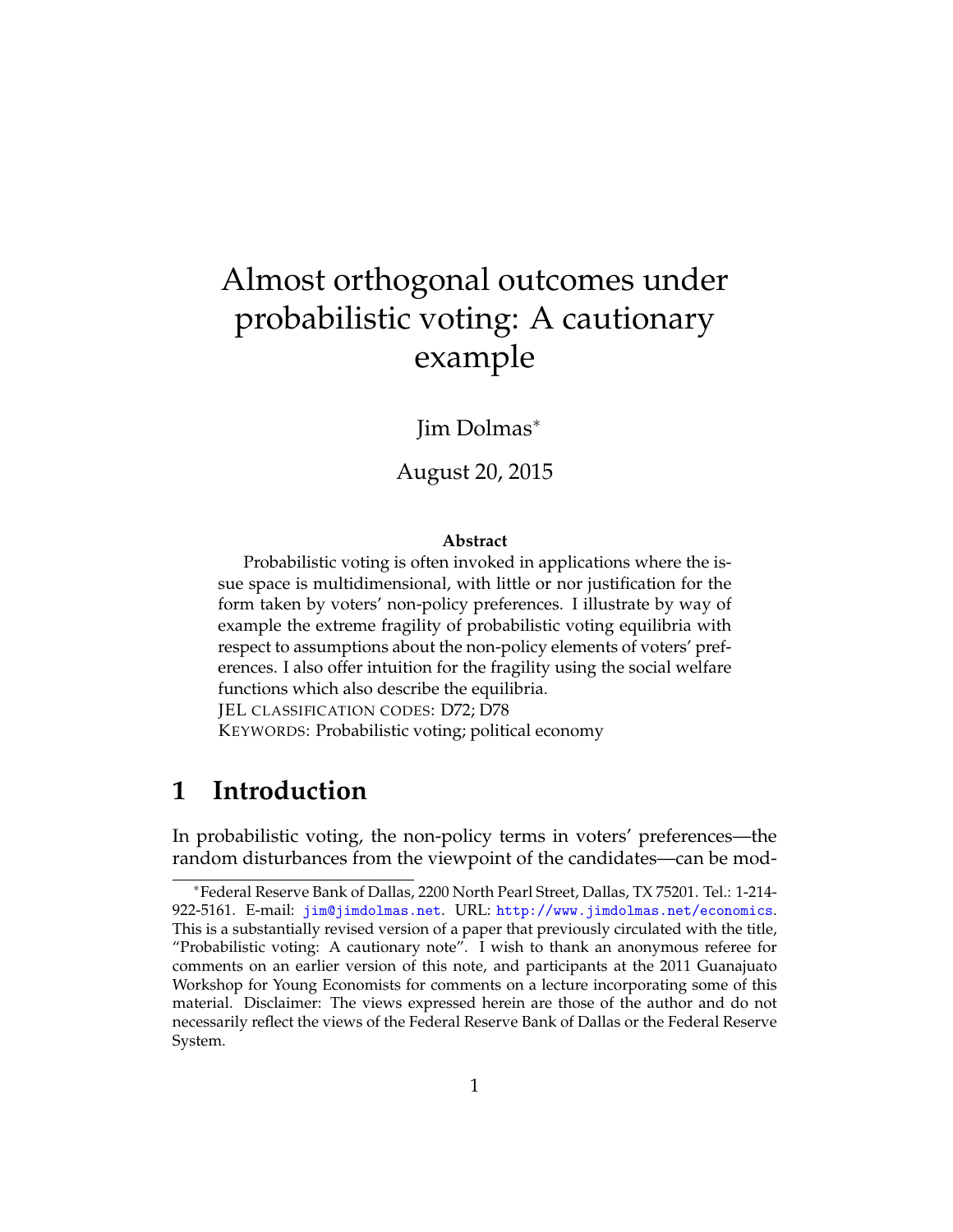eled as additive or multiplicative.<sup>1</sup> At least in 'macro' political economy models, one sees little justification offered for a particular choice between these alternatives.<sup>2</sup> How different can equilibrium voting outcomes be, depending on this choice? This note illustrates, by way of example, that the choice of additive or multiplicative disturbances can lead to outcomes that are not just a bit different—we may, in fact, obtain equilibrium policy vectors that are nearly orthogonal to one another.

The example is a simple calibrated model of redistributive transfers financed with taxes on consumption, capital income, and labor income. In that sense it is a descendant of one the earliest applications of probabilistic voting, [Lindbeck and Weibull](#page-9-0) [\(1987\)](#page-9-0). The model also bears some similar-ities to [Profeta](#page-9-1) [\(2007\)](#page-9-1), a more recent application of probabilistic voting.<sup>3</sup> To put the difference in outcomes into some empirical context, the equilibrium tax vectors are further apart than those of, for example, the US and Denmark, and the sizes of the resulting "welfare states"—transfers as a share of national income—are zero and 34 percent under the alternative assumptions.

Since certain fragilities of probabilistic voting have been pointed out before [\(Ball,](#page-8-0) [1999;](#page-8-0) [Slutsky,](#page-9-2) [1986\)](#page-9-2), it is worth emphasizing what this note is *not* about. It is not about non-existence of equilibria (equilibria exist), nor is it about non-uniqueness (equilibria are unique, given the structure of voter preferences). The caution it suggests is not for the theorist, but rather for the practitioner who, seeking to model voting outcomes over a multidimensional issue space, is considering an "off the shelf" version of probabilistic voting as a solution.<sup>4</sup>

 ${}^{3}$ In the model here and in [Profeta](#page-9-1) [\(2007\)](#page-9-1), individuals value consumption and leisure, and are taxed to finance redistributive transfers. In Profeta, a multi-dimensional issue space arises because income tax rates are individual-type-specific; here, taxes are paid on consumption and two types of factor income, and agents differ in their factor endowments.

<sup>4</sup>Probabilistic voting has long been used as a solution concept in models where the

<sup>&</sup>lt;sup>1</sup>In the language of [Banks and Duggan](#page-8-1) [\(2005\)](#page-8-1), these are the 'utility difference' and 'utility ratio' models.

<sup>&</sup>lt;sup>2</sup>See, for example, [Yang](#page-9-3) [\(1995\)](#page-9-3), [Hassler et al.](#page-9-4) [\(2005\)](#page-9-4), [Profeta](#page-9-1) [\(2007\)](#page-9-1), or [Alesina et al.](#page-8-2) [\(2013\)](#page-8-2). In the same vein, some papers appeal to probabilistic voting to justify maximization of a utilitarian social welfare function, without noting that probabilistic voting depending on the form of voters' non-policy preferences—can also give rise to very different social welfare functions, as we discuss in section [4](#page-7-0) below. See, for example [Cala](#page-8-3)[horrano and Lorz](#page-8-3) [\(2011\)](#page-8-3) or [Kunze](#page-9-5) [\(2014\)](#page-9-5).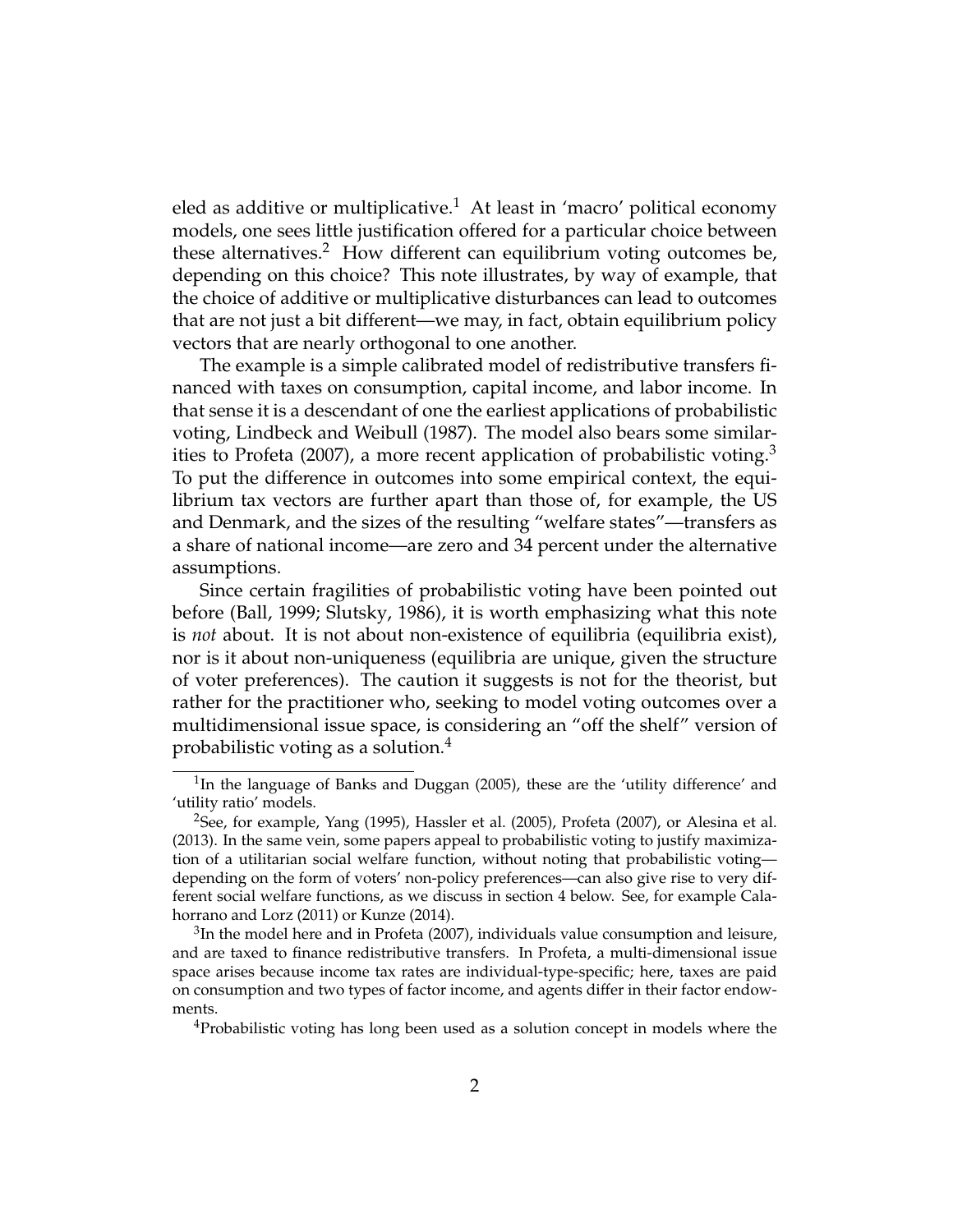In the next section, I present the model that gives rise to the disparate political equilibria—a simple one-period economy with taxes on labor income, capital income and consumption. Tax revenue is used to finance some exogenous government consumption and a lump-sum redistribution to the economy's agents, who differ in the productivity of their labor effort and in their shares in the economy's capital income. The political equilibria are obtained under probabilistic voting, with either additive or multiplicative disturbances (described in greater detail below).

Section [3](#page-5-0) describes the calibration and solution of the model and the almost orthogonal outcomes we obtain under additive and multiplicative disturbances. Finally, section [4](#page-7-0) offers some intuition for the disparate equilibria, based on the relationship between probabilistic voting outcomes and the maximization of social welfare functions. Additive or multiplicative disturbances correspond to different social welfare functions [\(Banks](#page-8-1) [and Duggan,](#page-8-1) [2005\)](#page-8-1); in models of redistribution, the different objectives tilt optima either toward or away from the economy's less affluent members. An appendix gives greater detail on the calibration and numerical solution of the model.

### **2 A simple model of redistributive taxation**

### **2.1 Economic equilibrium**

The model is a simple static model of an aggregate economy, with preferences and technology that are standard in much of macroeconomics. Agents maximize a utility function

$$
u(c,n) = c (1-n)^{\phi}
$$

subject to

$$
(1-\tau_N) \text{ we } n + (1-\tau_K) \text{ s}\Pi + T = (1+\tau_C) \text{ c},
$$

where *c* is consumption, *n* is labor effort, *w* is the wage rate, Π is aggregate profits, and *T* is the lump-sum transfer. The agent's type is a pair (*e*,*s*),

dimensionality of the issue space prevents application of the median voter theorem. The conditions for existence of a probabilistic voting equilibrium are typically much less stringent than the conditions sufficient to guarantee a Condorcet winner when the issue space is multi-dimensional [\(Enelow and Hinich,](#page-9-6) [1989;](#page-9-6) [Coughlin,](#page-9-7) [1992\)](#page-9-7).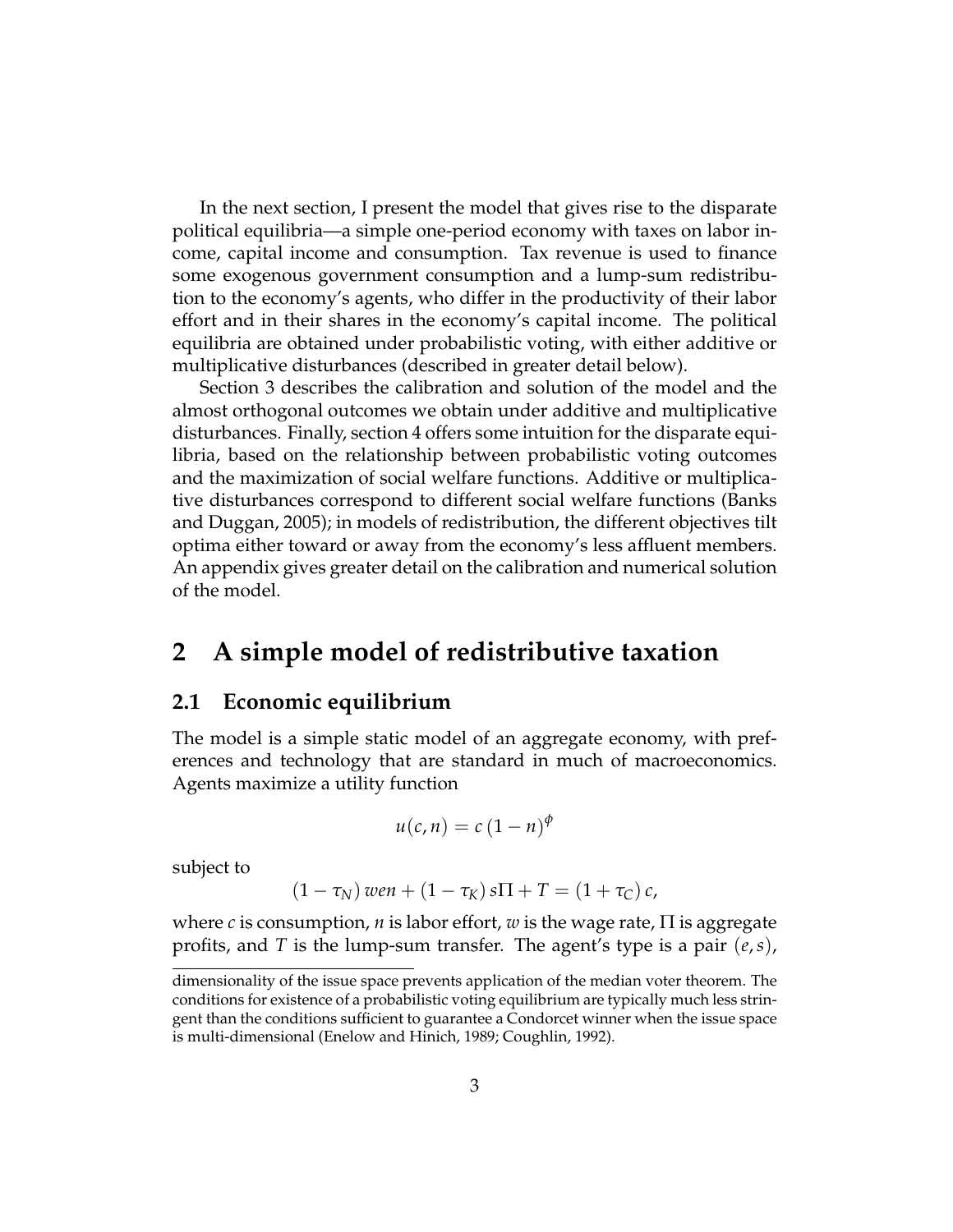where *e* is the type's labor productivity, and *s* is the type's share of aggregate profits. There is a distribution  $f(e, s)$  of types, with  $\sum_{(e, s)} f(e, s) = 1$ . Let  $n(e, s)$  and  $c(e, s)$  denote the consumption and work effort of agent type (*e*,*s*).

The technology for producing output is Cobb-Douglas,  $Y = N^{\alpha}$ , where *Y* is aggregate output and  $N \equiv \sum_{(e,s)} f(e,s) n(e,s) e$  is the aggregate effective labor input. Aggregate profits are given by  $\Pi = (1 - \alpha)Y$  and the *wage w* obeys  $w = \alpha Y/N$ .

Exogenous government consumption is specified as a fraction *g* of aggregate output, and generates no utility for individuals. The aggregate resource constraint is thus

$$
C = Y - G = (1 - g)Y,
$$

where  $C = \sum_{(e,s)} f(e,s)c(e,s)$ .

The government runs a balanced budget—

$$
T + gY = \tau_N wN + \tau_K \Pi + \tau_C C
$$

—so the issue space can be taken as the set of three-dimensional tax vectors  $\tau = (\tau_C, \tau_N, \tau_K)$ . The lump-sum transfer can be used only for redistribution, not as a lump-sum tax to finance government consumption  $(T \geq 0)$ .

For a given tax vector  $\tau$ , the economy has a competitive equilibrium prices and quantities such that all agents are maximizing their utility subject to their budget constraints and all markets clear—and that equilibrium  $y$ ields for each agent an indirect utility over taxes  $v_{(e,s)}(\tau).$ 

#### <span id="page-3-0"></span>**2.2 Political equilibrium**

The political environment is standard to models that employ probabilistic voting.

The environment consists of candidates from two parties—*A* and *B* vying for election. Candidates espouse policy platforms—tax vectors, in our case—and are assumed committed to enacting their platforms, if elected. In the probabilistic voting framework, voters' preferences over election outcomes depend on more than just candidates' policy platforms.<sup>5</sup> Formally, the utility that voter  $i = (e, s)$  obtains if candidate  $j \in \{A, B\}$  wins

<sup>&</sup>lt;sup>5</sup>For example, voting intentions may depend on voters' perception of the leadership qualities of the candidates, as in models of valence [\(Schofield,](#page-9-8) [2004\)](#page-9-8).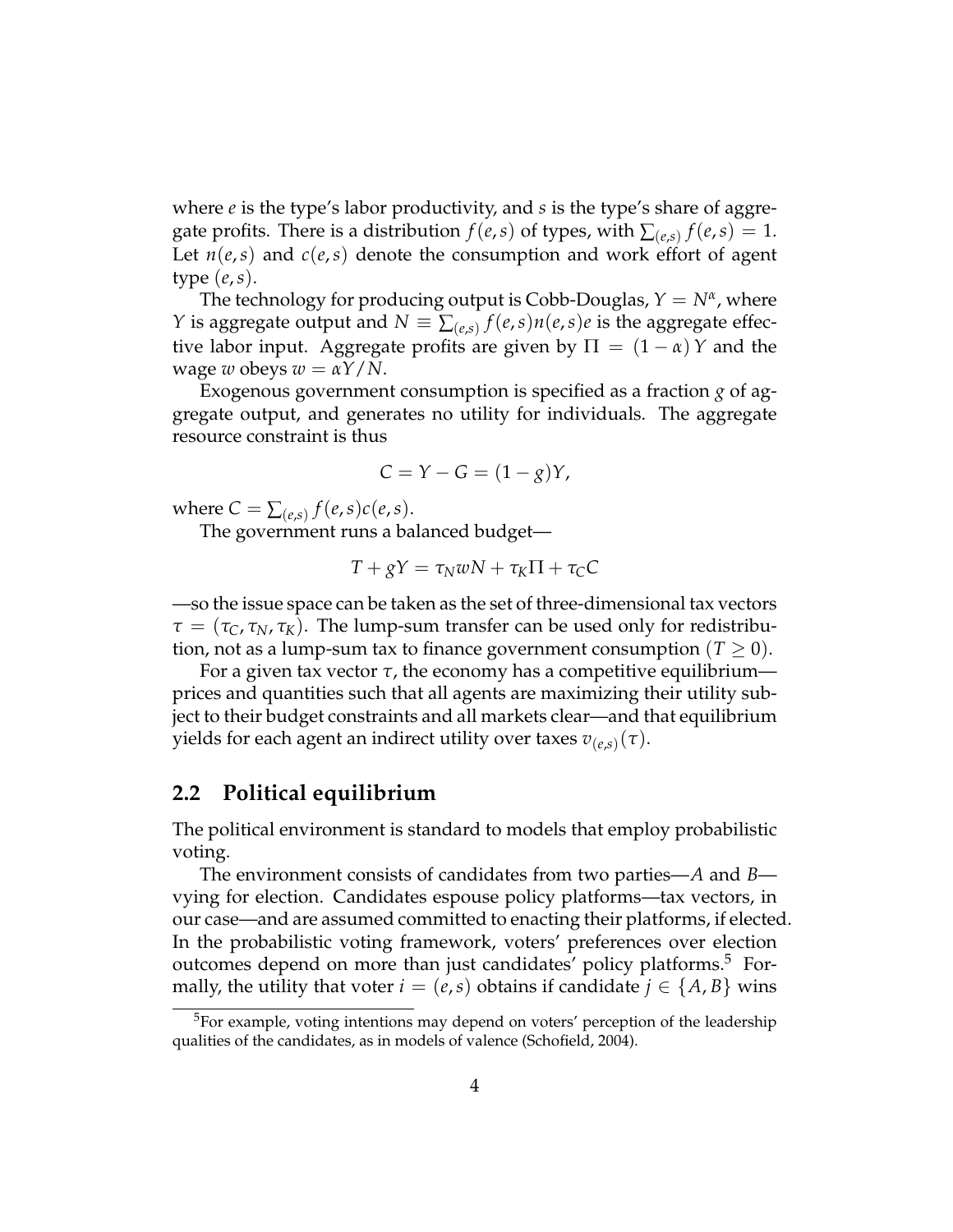(and enacts policy *τ*) depends on both *τ* and *j*. In probabilistic voting we further assume a type of separability—voter *i*'s utility of candidate *j* enacting  $\tau$  is a function of *j* and of *i*'s indirect utility from the tax vector  $\tau$ ,  $v_i(\tau)$ . The precise form of that separability—additive or multiplicative—will be shown to have a significant impact on the political outcome.

In the additive case, the utility a voter of type *i* gets from candidate *A* winning the election and enacting policy  $\tau^A$  is

$$
V_i^A\left(\tau^A\right)=\xi_i^A+v_i\left(\tau^A\right),
$$

where  $v_i \geq 0$  is the voter's indirect utility function over the choice of tax vector. In a two-party election, a voter of type *i* votes for candidate *A* over candidate *B* if

$$
v_i\left(\tau^A\right)-v_i\left(\tau^B\right)>\xi_i^B-\xi_i^A\equiv\psi_i.
$$

The *ψ<sup>i</sup>* 's—which represent aspects of voters' party preferences apart from the explicit policies—are taken as random from the two candidates' standpoints. Given a distribution of the  $\psi_i$ 's in the population, assume that each candidate chooses his policy platform to maximize his expected plurality, given the policy choice of the other candidate. A common assumption on  $F(\psi_i)$ , the CDF of  $\psi_i$ , is that it takes logistic form (independent of *i*).<sup>6</sup> Then, candidate *A*'s expected plurality is

<span id="page-4-0"></span>
$$
2\sum_{i} f_{i} \times \left( \frac{\exp\left[v_{i}\left(\tau^{A}\right)\right]}{\exp\left[v_{i}\left(\tau^{A}\right)\right] + \exp\left[v_{i}\left(\tau^{B}\right)\right]} \right) - 1, \tag{1}
$$

where  $f_i$  is the fraction of type  $i$  agents in the electorate.

In contrast to the additive case just described, suppose instead that the utility a voter of type *i* gets from candidate *A* winning the election and enacting policy  $\tau^A$  is

$$
V_i^A\left(\tau^A\right)=\exp\left(\xi_i^A\right)v_i\left(\tau^A\right),\,
$$

with  $\psi_i \equiv \xi_i^B - \xi_i^A$ *i* still distributed logistically. In this case, *A*'s expected plurality takes the same form as [\(1\)](#page-4-0) above, but with  $\exp(v_i(\cdot))$  replaced

 ${}^{6}$ For example, see [Lindbeck and Weibull](#page-9-0) [\(1987\)](#page-9-0), [Coughlin](#page-9-7) [\(1992\)](#page-9-7), and [Yang](#page-9-3) [\(1995\)](#page-9-3), or the various papers cited in [Dow and Endersby](#page-9-9) [\(2004\)](#page-9-9).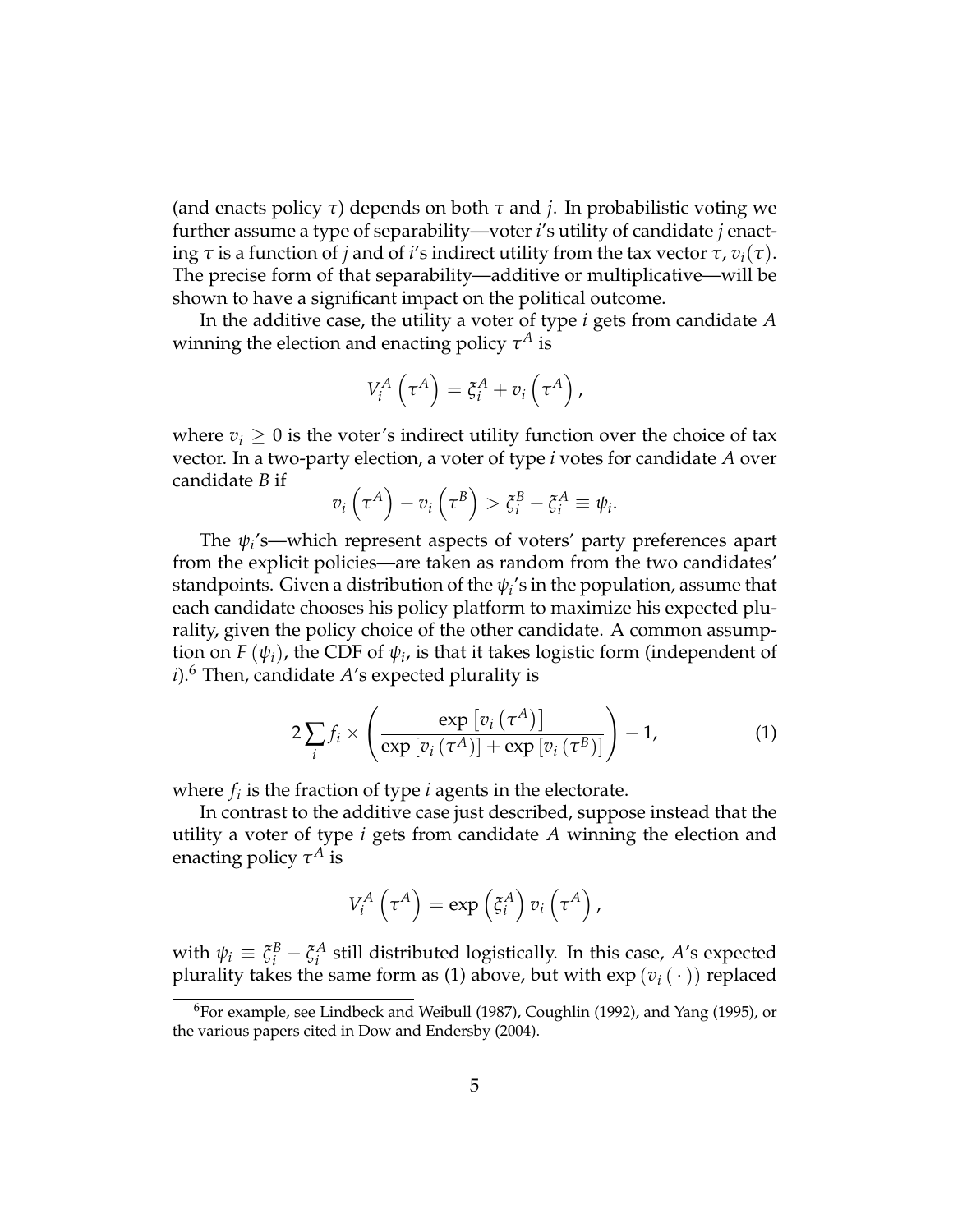by  $v_i(\cdot)$  —*i.e.*,

<span id="page-5-1"></span>
$$
2\sum_{i} f_{i} \times \left(\frac{v_{i}\left(\tau^{A}\right)}{v_{i}\left(\tau^{A}\right) + v_{i}\left(\tau^{B}\right)}\right) - 1.
$$
 (2)

In a probabilistic voting equilibrium, candidates maximize either [\(1\)](#page-4-0) or [\(2\)](#page-5-1), as the case may be, taking as given the policy platform of their opponent.

### <span id="page-5-0"></span>**3 Almost orthogonal outcomes**

While the model is too simple to be taken as a good description of a realworld economy, I nevertheless try to calibrate it to be roughly consistent with U.S. data. I assume that *α*, which corresponds to labor's share of national income, is 0.6. I choose *φ* to be consistent with the average agent devoting 30% of his time to work when the tax vector is  $\tau_0 = (0.05, 0.25, 0.25)$ (a very rough approximation to the U.S. tax system; see [Carey and Rabes](#page-8-4)[ona](#page-8-4) [\(2002\)](#page-8-4)). Government consumption as a share of output (*g*) is set equal to 0.15.

For the distribution of agent types, I use two *e* values and two *s* values, for a total of four agent types. I calibrate the marginal distribution of *e* to match the cross-sectional standard deviation of log real wages from [Katz](#page-9-10) [and Autor](#page-9-10) [\(1999\)](#page-9-10). I calibrate the marginal distribution of *s* to match the U.S. distribution of wealth by quintiles reported in Budría-Rodríguez et al. [\(2002\)](#page-8-5). I set the correlation between *e* and *s* based on the wealth–earnings correlation reported in Budría-Rodríguez et al. [\(2002\)](#page-8-5). None of the four types constitutes a majority, of course, though the low-*e*, low-*s* type comes close at 47 percent of the population.

The policy decision is a vector of taxes and an associated transfer payment. The issue space is three-dimensional, since a choice of the three tax rates implies a transfer level, via the government's budget constraint. I solve the model numerically on a  $101 \times 101 \times 101$  grid of tax vectors in  $[0, 1] \times [0, 1] \times [0, 1]$ —so  $\tau_C$ ,  $\tau_N$ , and  $\tau_K$  each take values ranging from zero to 100 percent in increments of one percentage point. Calculating the competitive equilibrium at each tax vector *τ* yields indirect utility functions *v*(*e*,*s*) (*τ*) for each voter type. I solve for voting equilibria by solving the equivalent social welfare maximizations described in section [4](#page-7-0) below.<sup>7</sup>

 $7$ The calibration and numerical solution are described in greater detail in the appendix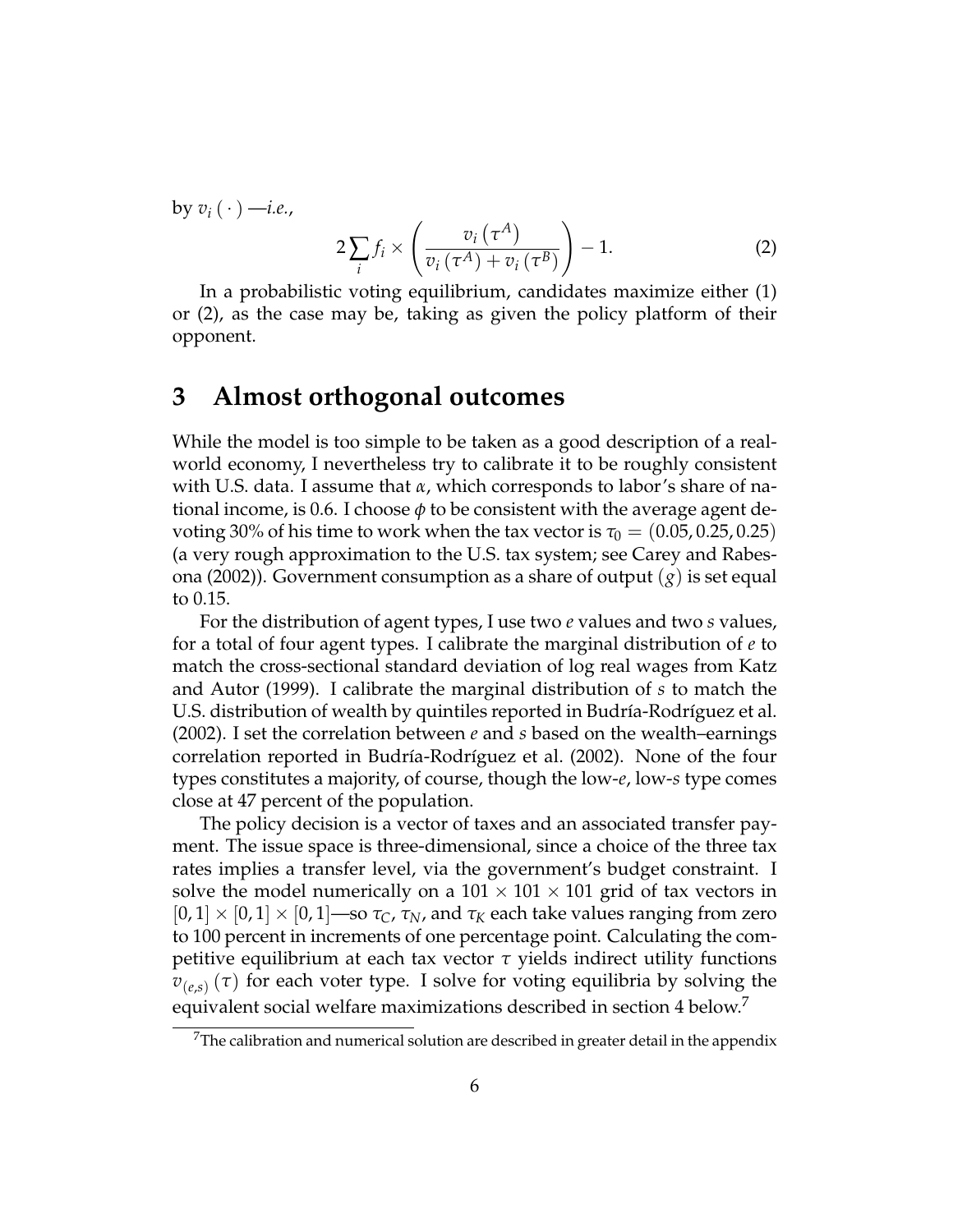The two very different outcomes we obtain are:

<span id="page-6-0"></span>
$$
\begin{bmatrix} \tau_C \\ \tau_N \\ \tau_K \end{bmatrix} = \begin{bmatrix} 0.00 \\ 0.25 \\ 0.00 \end{bmatrix}
$$
 (A)

which yields a transfer of

$$
T = 0
$$

and

$$
\begin{bmatrix} \hat{\tau}_C\\ \hat{\tau}_N\\ \hat{\tau}_K \end{bmatrix} = \begin{bmatrix} 0.51\\ 0.03\\ 1.00 \end{bmatrix}
$$
 (M)

which yields a transfer of

$$
\hat{T}=0.34.
$$

Case [A](#page-6-0) is the symmetric equilibrium of the two-candidate, normal form game with payoffs implied by the expected plurality function with additive disturbances [\(1\)](#page-4-0) from section [2.2.](#page-3-0) Case [M](#page-6-0) is the equivalent object for candidate payoffs given by [\(2\)](#page-5-1), the expected plurality function for the multiplicative case. The voting equilibrium in case [A](#page-6-0) leans toward the favorite outcome of the wealthier agents, who prefer zero redistributive transfers and a tax on labor income just sufficient to pay for the exogenous government consumption. The voting equilibrium in case [M](#page-6-0) tilts toward the favorite outcome of the poorest agents, who prefer large transfers financed by taxes on capital and consumption. Section [4](#page-7-0) gives the intuition behind these tendencies manifest in the two outcomes.

Obviously, the outcomes are far apart. Using the Euclidean distance between tax vectors as a metric, the tax vectors for the cases [\(A\)](#page-6-0) and [\(M\)](#page-6-0) are further apart than those of the most and least generous welfare states among advanced economies.<sup>8</sup>

sections [A.1](#page-10-0) and [A.2.](#page-11-0) The MATLAB programs for these computations are available at <http://www.jimdolmas.net/economics/current-work>.

 ${}^{8}$ The corresponding tax vectors for the U.S. and Denmark, for example, are roughly  $\tau_{\text{US}} = [0.06, 0.23, 0.27]$  and  $\tau_{\text{DK}} = [0.21, 0.40, 0.40]$  [\(Carey and Rabesona,](#page-8-4) [2002\)](#page-8-4), for a Euclidean distance of 0.26, or 26 percentage points. The distance between *τ* and *τ*ˆ above is 1.14, or 114 percentage points.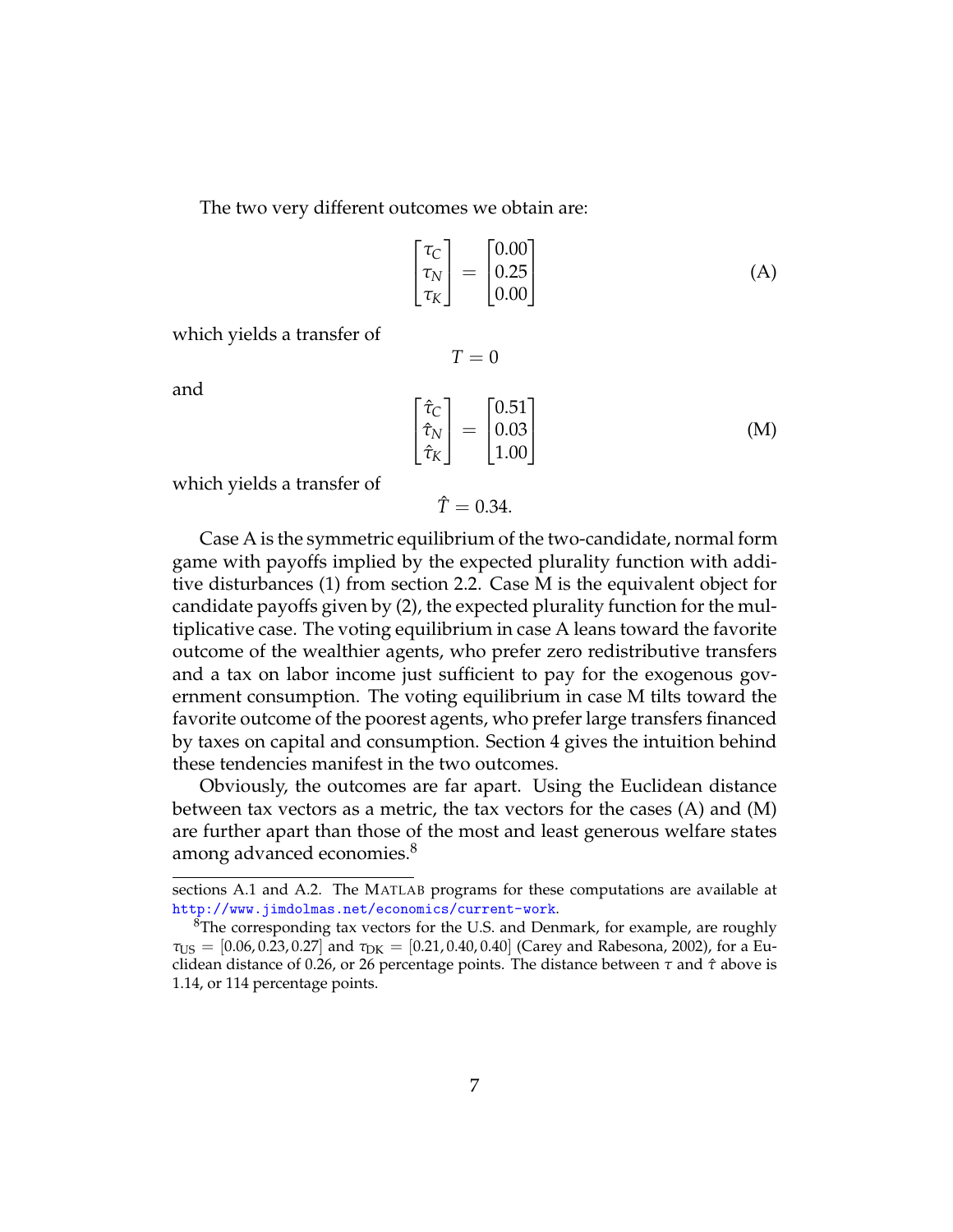## <span id="page-7-0"></span>**4 Intuition: Additive disturbances, multiplicative disturbances and social welfare functions**

The intuition for the disparate outcomes under additive or multiplicative disturbances can be seen by considering the equivalence between equilibrium outcomes under probabilistic voting and the maximization of a social welfare function. The additive or multiplicative cases correspond to social welfare functions that differ in the weight they place on the utility of the less affluent.

It's easy to verify that the first-order conditions for maximizing [\(1\)](#page-4-0), evaluated at a symmetric equilibrium ( $\tau^A = \tau^B$ ) are identical to the firstorder conditions for maximizing a utilitarian social welfare function:

<span id="page-7-2"></span><span id="page-7-1"></span>
$$
S\left(\tau\right) = \sum_{i} f_i v_i\left(\tau\right). \tag{3}
$$

Likewise, the first-order conditions for maximizing expected plurality with multiplicative disturbances [\(2\)](#page-5-1) are (at  $\tau_A = \tau_B$ ) identical to the first-order conditions for maximizing a social welfare function of the form

$$
\hat{S}(\tau) = \sum_{i} f_i \log \left( v_i(\tau) \right). \tag{4}
$$

These results are essentially Corollary 3 and Corollary 3' from [Banks and](#page-8-1) [Duggan](#page-8-1) [\(2005\)](#page-8-1).

Note that in comparison to [\(3\)](#page-7-1)—in which voter utilities are perfect substitutes—the curvature present in [\(4\)](#page-7-2) offers greater gains from the transfer of utils from the relatively well-off to the relatively worse-off. As a result, the preferences of poorer agents will receive effectively more weight under [\(4\)](#page-7-2) than under [\(3\)](#page-7-1).

To see this, suppose that  $\tau^*$  maximizes the utilitarian social welfare function [\(3\)](#page-7-1). Then, for *τ* near *τ*<sup>\*</sup>, [\(4\)](#page-7-2) can, to a first-order approximation, be written as<sup>9</sup>

$$
\hat{S}(\tau) \cong \eta + \sum_{i} \left( \frac{f_i}{v_i(\tau^*)} \right) v_i(\tau),
$$

which has the same form as the utilitarian social welfare function [\(3\)](#page-7-1)—up to the constant *η*—but gives relatively more weight to types with lower values of  $v_i(\tau^*)$ .

 $^{9}$ Using the fact that  $\log (v_i(\tau)) \cong \log (v_i(\tau^*)) + (1/v_i(\tau^*)) (v_i(\tau) - v_i(\tau^*)).$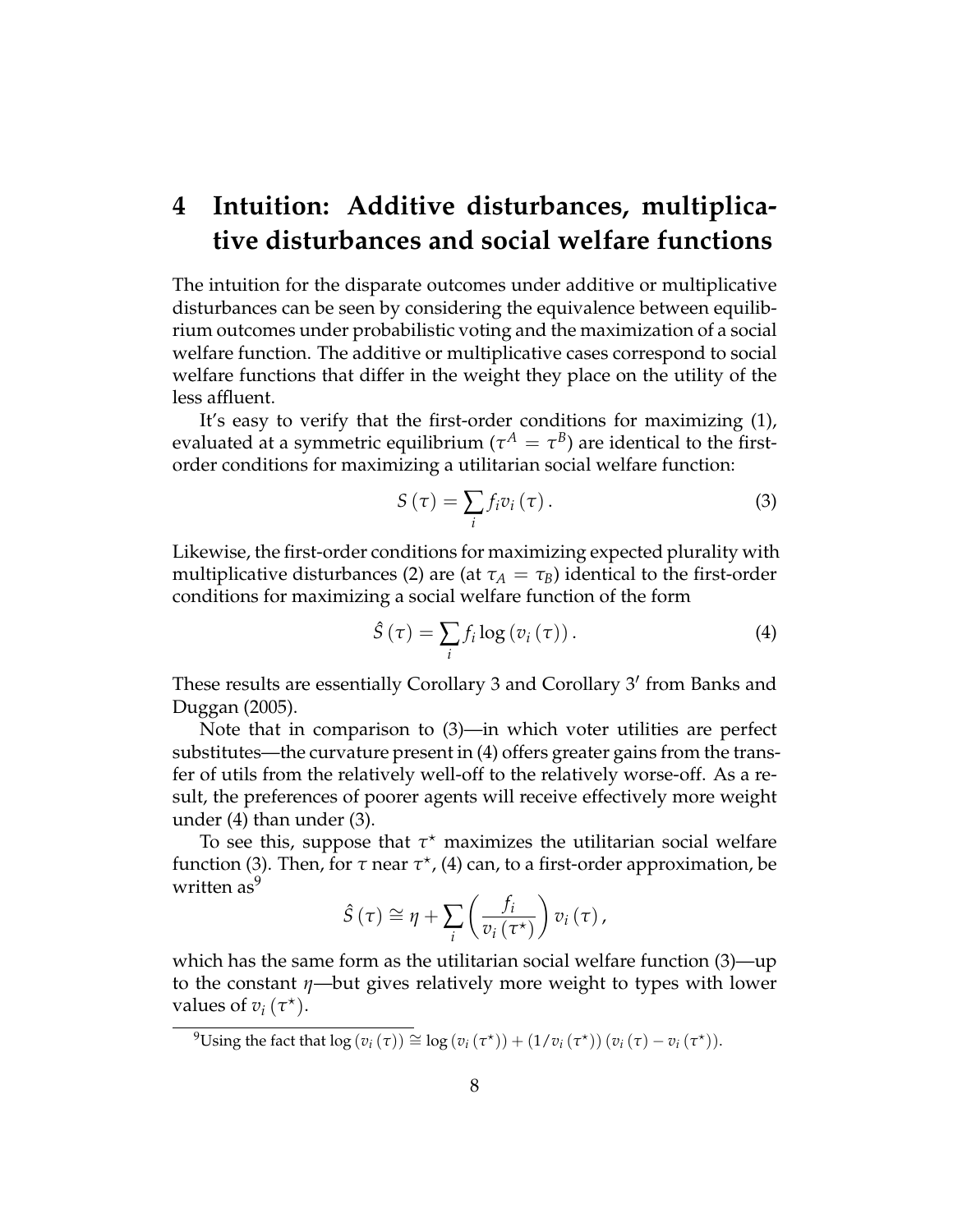If the preferred policy vectors of our model economy's poor and rich are far apart, the probabilistic voting outcomes will be far apart. This is the intuition for the disparate outcomes shown above.

## **5 Conclusion**

Depending on whether voters' policy and non-policy preferences interact as  $\xi + v(\tau)$  or  $exp(\xi)v(\tau)$ , we can—for the same underlying economy obtain probabilistic voting equilibria more disparate than the most and least expansive welfare states we observe in the real world. This fact should caution practitioners against simply applying probabilistic voting to determine policy outcomes without careful consideration of—and justification for—the particular form assumed.

## **References**

- <span id="page-8-2"></span>Alesina, A., G.-M. Angeletos, and G. Cozzi (2013). Fairness and redistribution: Reply. *American Economic Review 103*(1), 554–61.
- <span id="page-8-0"></span>Ball, R. (1999). Discontinuity and non-existence of equilibrium in the probabilistic spatial voting model. *Social Choice and Welfare 16*(4), 533–555.
- <span id="page-8-1"></span>Banks, J. S. and J. Duggan (2005). Probabilistic voting in the spatial model of elections: The theory of office-motivated candidates. In D. Austen-Smith and J. Duggan (Eds.), *Social choice and strategic decisions*, Studies in Social Choice and Welfare, pp. 15–56. Springer.
- <span id="page-8-5"></span>Budría-Rodríguez, S., J. Díaz-Giménez, V. Quadrini, and J.-V. Ríos-Rull (2002, Summer). Updated facts on the U.S. distributions of earnings, income, and wealth. *Federal Reserve Bank of Minneapolis Quarterly Review 26*(3), 2–35.
- <span id="page-8-3"></span>Calahorrano, L. and O. Lorz (2011). Aging, factor returns, and immigration policy. *Scottish Journal of Political Economy 58*(5), 589–606.
- <span id="page-8-4"></span>Carey, D. and J. Rabesona (2002). Tax ratios on labour and capital income and on consumption. *OECD Economic Studies 2002*(2), 129–174.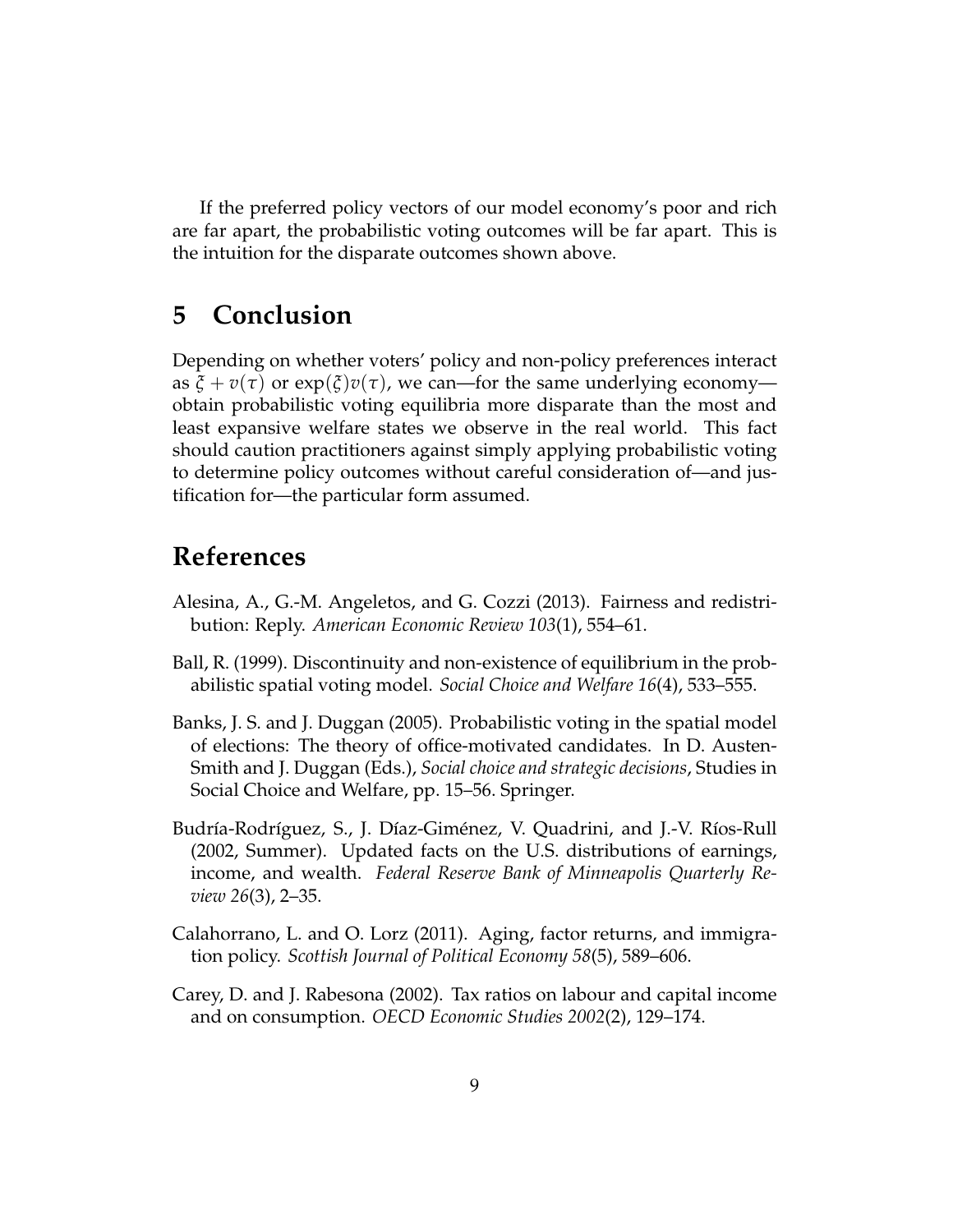- <span id="page-9-7"></span>Coughlin, P. J. (1992). *Probabilistic voting theory*. Cambridge University Press.
- <span id="page-9-9"></span>Dow, J. K. and J. W. Endersby (2004). Multinomial probit and multinomial logit: a comparison of choice models for voting research. *Electoral studies 23*(1), 107–122.
- <span id="page-9-6"></span>Enelow, J. M. and M. J. Hinich (1989). A general probabilistic spatial theory of elections. *Public Choice 61*(2), 101–113.
- <span id="page-9-4"></span>Hassler, J., P. Krusell, K. Storesletten, and F. Zilibotti (2005). The dynamics of government. *Journal of Monetary Economics 52*(7), 1331–1358.
- <span id="page-9-10"></span>Katz, L. F. and D. H. Autor (1999). Changes in the wage structure and earnings inequality. In O. Ashenfelter and D. Card (Eds.), *Handbook of Labor Economics*, Volume 3A, Chapter 26, pp. 1463–1555. Elsevier.
- <span id="page-9-5"></span>Kunze, L. (2014). Life expectancy and economic growth. *Journal of Macroeconomics 39*, 54–65.
- <span id="page-9-0"></span>Lindbeck, A. and J. W. Weibull (1987). Balanced-budget redistribution as the outcome of political competition. *Public choice 52*(3), 273–297.
- <span id="page-9-1"></span>Profeta, P. (2007). Political support and tax reforms with an application to italy. *Public Choice 131*(1-2), 141–155.
- <span id="page-9-8"></span>Schofield, N. (2004). Equilibrium in the spatial 'valence' model of politics. *Journal of Theoretical Politics 16*(4), 447–481.
- <span id="page-9-2"></span>Slutsky, S. M. (1986). Elections with incomplete information: Comments on the papers of Coughlin and Ferejohn. *Public Choice 50*(1/3), 105–129.
- <span id="page-9-3"></span>Yang, C.-C. (1995). Endogenous tariff formation under representative democracy: A probabilistic voting model. *The American Economic Review 85*(4), 956–963.

## **Appendix A Calibration and solution details**

This appendix describes in greater detail the calibration and numerical solution of the model.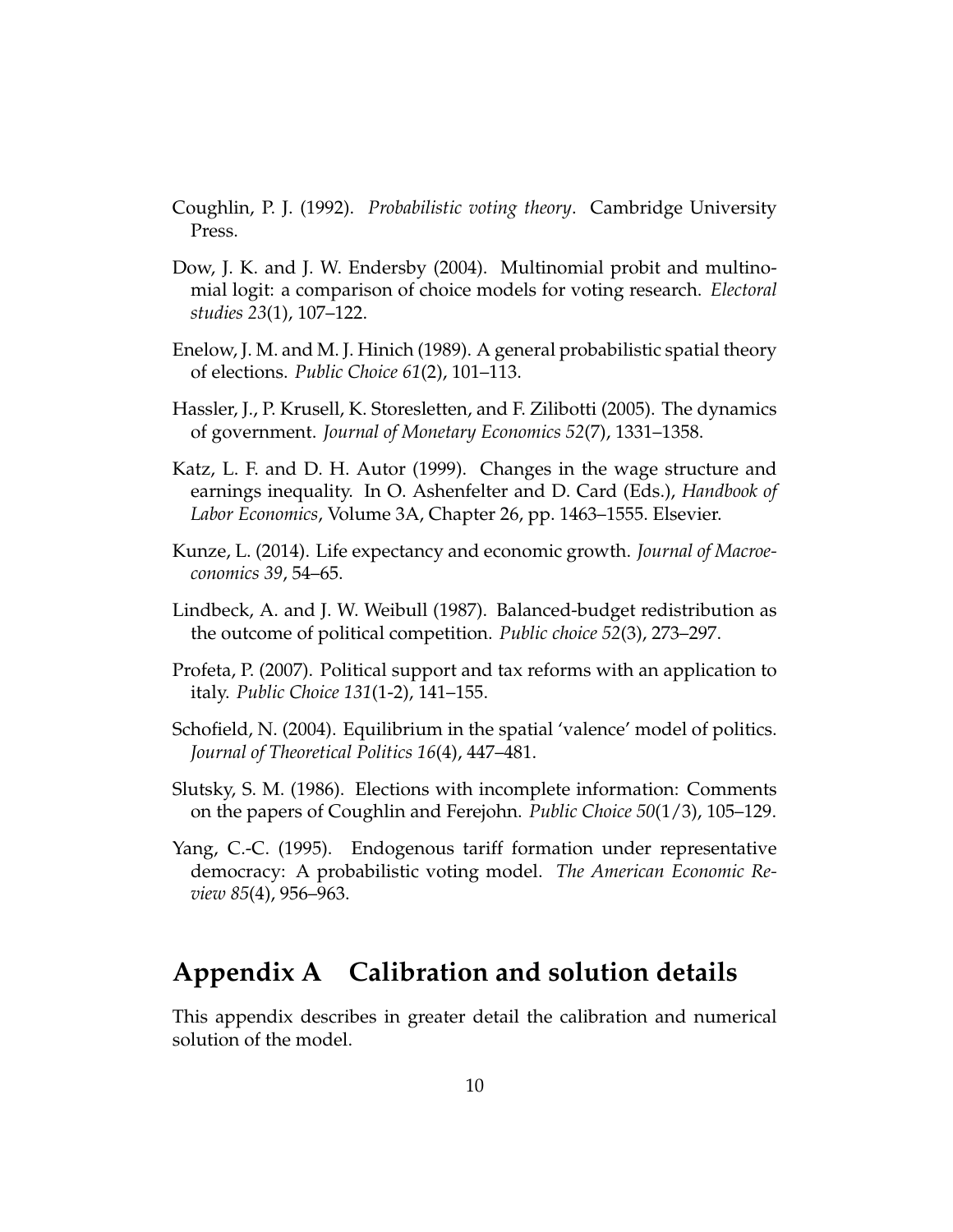### <span id="page-10-0"></span>**A.1 Calibrating the model**

The technology parameter *α* governs labor's share of national income; I set this to 0.6, a typical value. Government consumption of goods and services, as a share of output—the parameter *g*—is set equal to 0.15, also typical for models calibrated to U.S. experience.

To construct the distribution of agent types, I separately construct marginal distributions of *s* (shares in aggregate profit) and *e* (labor productivity). Let  $f<sub>S</sub>$  denote the marginal density of *s*. I assume  $f<sub>S</sub> = \{0.6, 0.4\}$  for *s* ∈ {0.06/0.60,  $(1 - 0.06)/0.4$ }, so the bottom 60 percent of the population hold claim to 6 percent of aggregate profits, following data on the U.S. wealth distribution in Budría-Rodríguez et al. [\(2002\)](#page-8-5), and treating profit in the model as analogous to wealth in the data.

Similarly, let  $f_E$  be the marginal density of  $e \in \{e_1, e_2\}$ . I set  $f_E =$  $\{0.6, 0.4\}$  and set  $e_2/e_1$  to give a standard deviation of log real wages equal to 0.55 [\(Katz and Autor,](#page-9-10) [1999\)](#page-9-10).<sup>10</sup> Lastly, I normalize  $e$  so that  $\sum_i f_{E,i}e_i = 1$ .

The resulting voter types have  $(e_1, e_2) = (0.55, 1.68)$  and  $(s_1, s_2) =$  $(0.10, 2.35)$ , with identical marginal densities  $\{0.6, 0.4\}$ . I construct the joint density of the four types as a convex combination of the density that would obtain under zero correlation between *e* and *s* and the density that would obtain under perfect correlation. The weight on the density under perfect correlation is 0.47, the correlation between wealth and earnings reported in Budría-Rodríguez et al. [\(2002\)](#page-8-5). The resulting joint density is given by

$$
f = [f(e_i, s_j)]_{i,j=1,2} = \begin{bmatrix} 0.47 & 0.13 \\ 0.13 & 0.27 \end{bmatrix}
$$

The model has a single preference parameter, *φ*, which affects the allocation of time spent in market work. I set *φ* so that the average hours worked in the economy, given a tax vector  $\tau_0 = (0.05, 0.25, 0.25)$ , equal 0.3, a standard value in macroeconomic models.

This is accomplished by calculating equilbrium prices and quantities for a given value of *φ* and adjusting the value of *φ*—via a bisection algorithm until the model yields

$$
\sum_{(e,s)} f(e,s)n(e,s) = 0.3
$$

 $10$  For that calculation, I use the fact that the standard deviation of log real wages can be rewritten as  $\sqrt{f_{E,1} f_{E,2}} \log(e_2/e_1)$ .